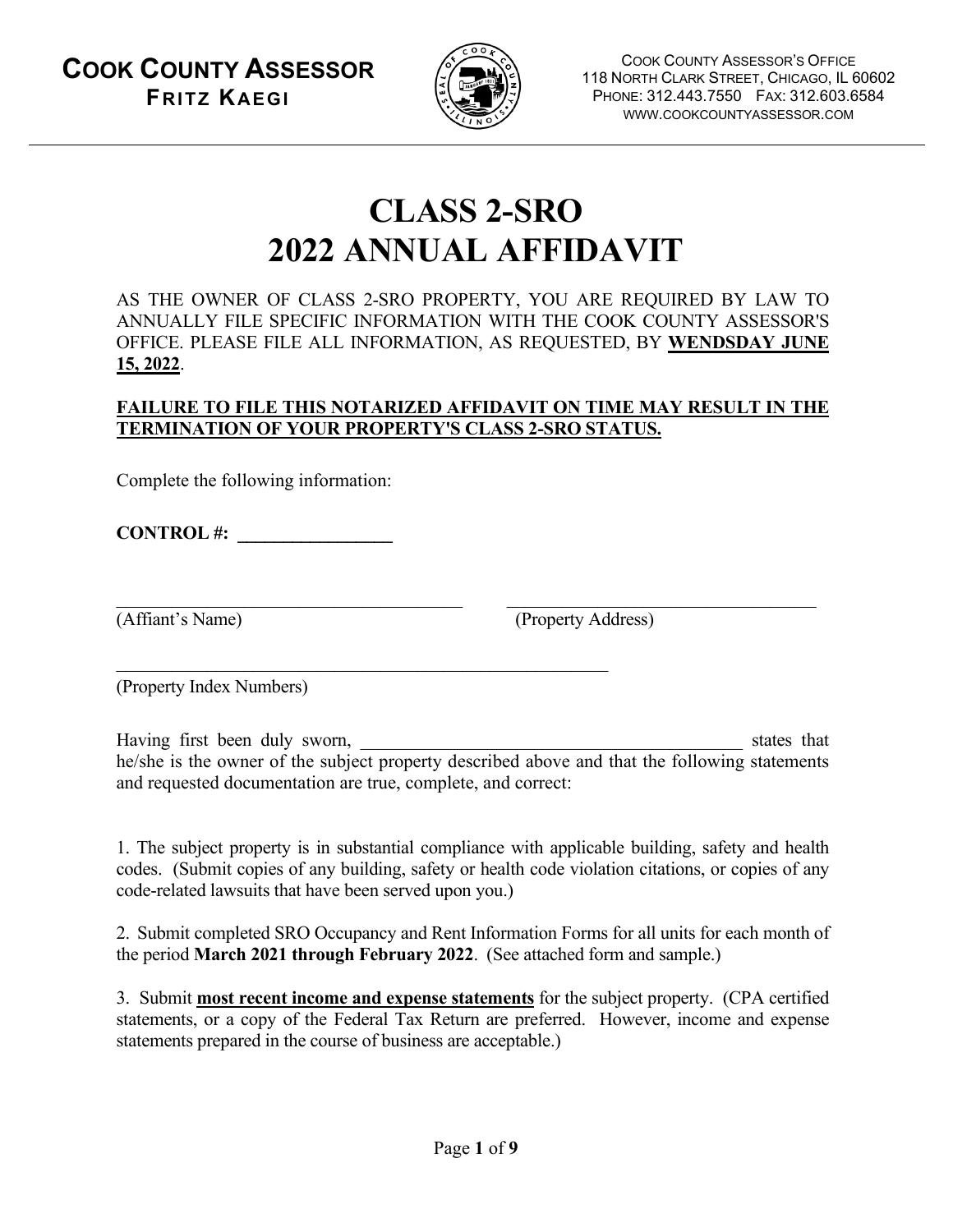4. Submit a description of use and approximate square footage for all building areas that are not residential units, such as lobbies, offices, meeting rooms and storefronts.

5. Rents for the subject property for the next twelve months will not exceed the rent requirements of the Cook County Real Property Classification Ordinance, as described in the Class 2-SRO Eligibility Bulletin. (See attached **2022 SRO Fair Market Rents**)

6. Submit a copy of current **SRO Business License (\*\*\* Note – new requirement)**

7. Complete and submit the **Occupancy and Rent Data Summary (\*\*\* Note – new requirement)**

8. Complete and submit the **SRO Contact Information Sheet** 

9. If **no change in the ownership** of this property status has occurred, complete the following:

| Current Owner:                                                 |
|----------------------------------------------------------------|
|                                                                |
| Telephone:                                                     |
|                                                                |
|                                                                |
| If a change of ownership has occurred, complete the following: |
| Date of transfer:<br>Purchaser:                                |
|                                                                |
|                                                                |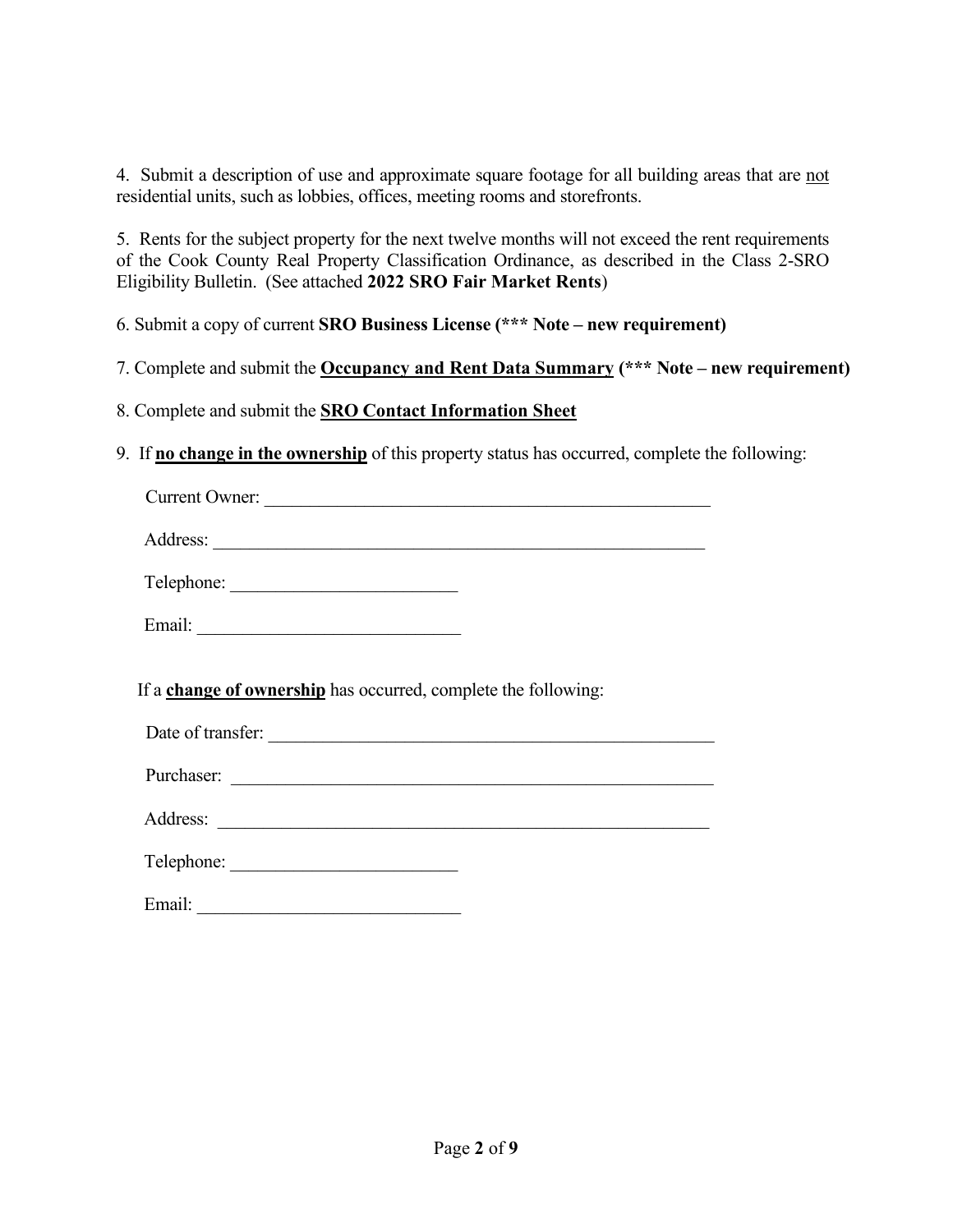#### **Certification**

The undersigned owner(s) certifies that he/she has read this Affidavit and that the statements set forth in this Affidavit, the Occupancy and Rent Information Forms, and all other documents provided in support of this application are true and correct. The undersigned further certifies that he/she understands the Class 2-SRO requirements of the Ordinance and Eligibility Bulletin including, specifically, the requirements for filing an annual affidavit prior to the filing deadline, maintenance of SRO units in the building at ninety percent of the total units, compliance with the occupancy and rent level requirements, and compliance with all local building, safety and health codes, and that failure of compliance with any of these requirements may result in termination of the incentive by the Assessor's Office.

#### **Subscribed and sworn to before me this**

| day of               | Signature:         |  |
|----------------------|--------------------|--|
|                      | <b>Print Name:</b> |  |
| <b>Notary Public</b> | Title:             |  |
|                      | <b>Phone:</b>      |  |
|                      | <b>Email:</b>      |  |

### **Return To:**

**Cook County Assessor's Office ATTN: Incentives Dept. - Room 301 118 N. Clark St. Chicago, Illinois 60602**

**For any questions please contact – (312) 603-3430**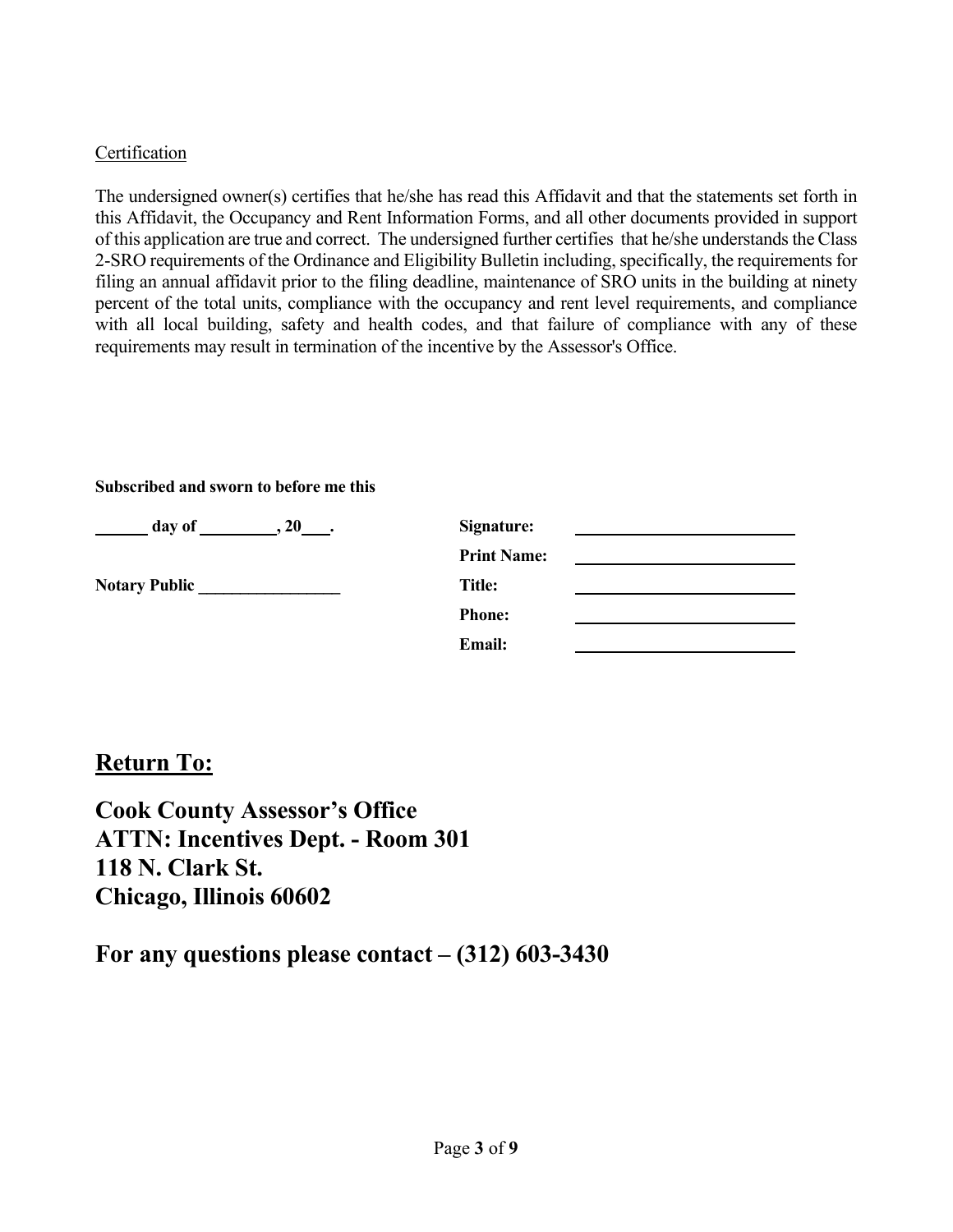# **Occupancy and Rent Data Summary**

### **Please complete the following summary form from the information supplied on the Occupancy and Rent data sheets and return with your affidavit.**

**1. Total Number of dwelling units \_\_\_\_\_\_** 

**2. Number of units occupied by management employees \_\_\_\_\_\_** 

- **3. Number of SRO units \_\_\_\_\_\_**
- **4. Number of SRO units occupied annually for monthly terms \_\_\_\_\_\_**

### **\*\*\*\* GROSS RENTS - SHOULD REFLECT ALL SUBSIDIZES**

- **5. Maximum GROSS rent for SRO units occupied annually for monthly terms \$ \_\_\_\_\_\_\_**
- **6.** Average GROSS rent for SRO units occupied annually for monthly terms \$
- **7. Number of SRO units occupied annually for monthly terms leased out at 80% (or less) of**  the current FMR Schedule for Existing Housing for SRO units as set by HUD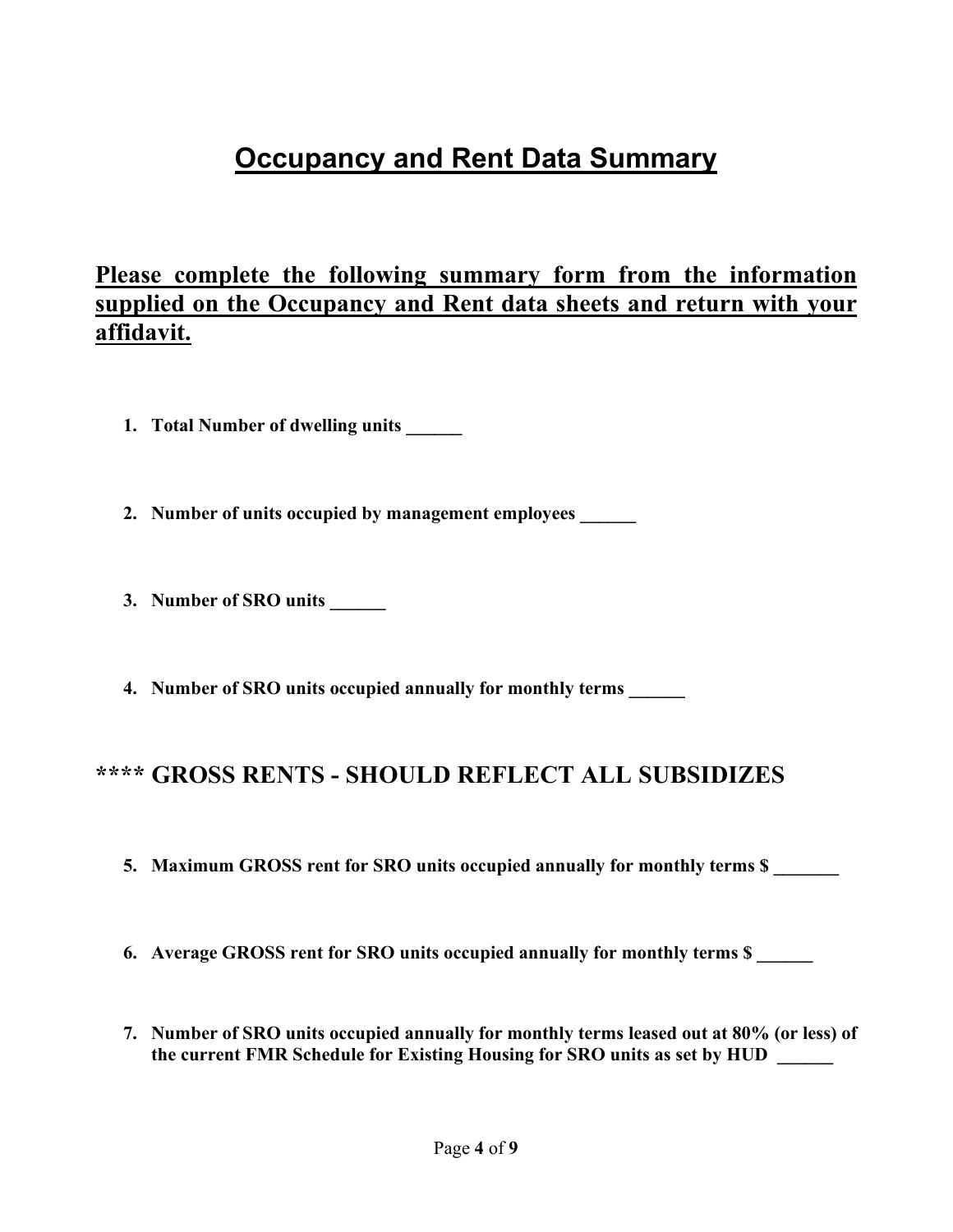# **SRO Contact Information Sheet**

# **Please complete form and return with your affidavit**

| Control Number:                  |
|----------------------------------|
| Property $PIN(s)$ :              |
|                                  |
| Property Name:                   |
| Property Address:                |
|                                  |
|                                  |
|                                  |
|                                  |
| Title:                           |
|                                  |
| Contact Address:                 |
|                                  |
| <b>Contact Telephone Number:</b> |
| <b>Contact Email Address:</b>    |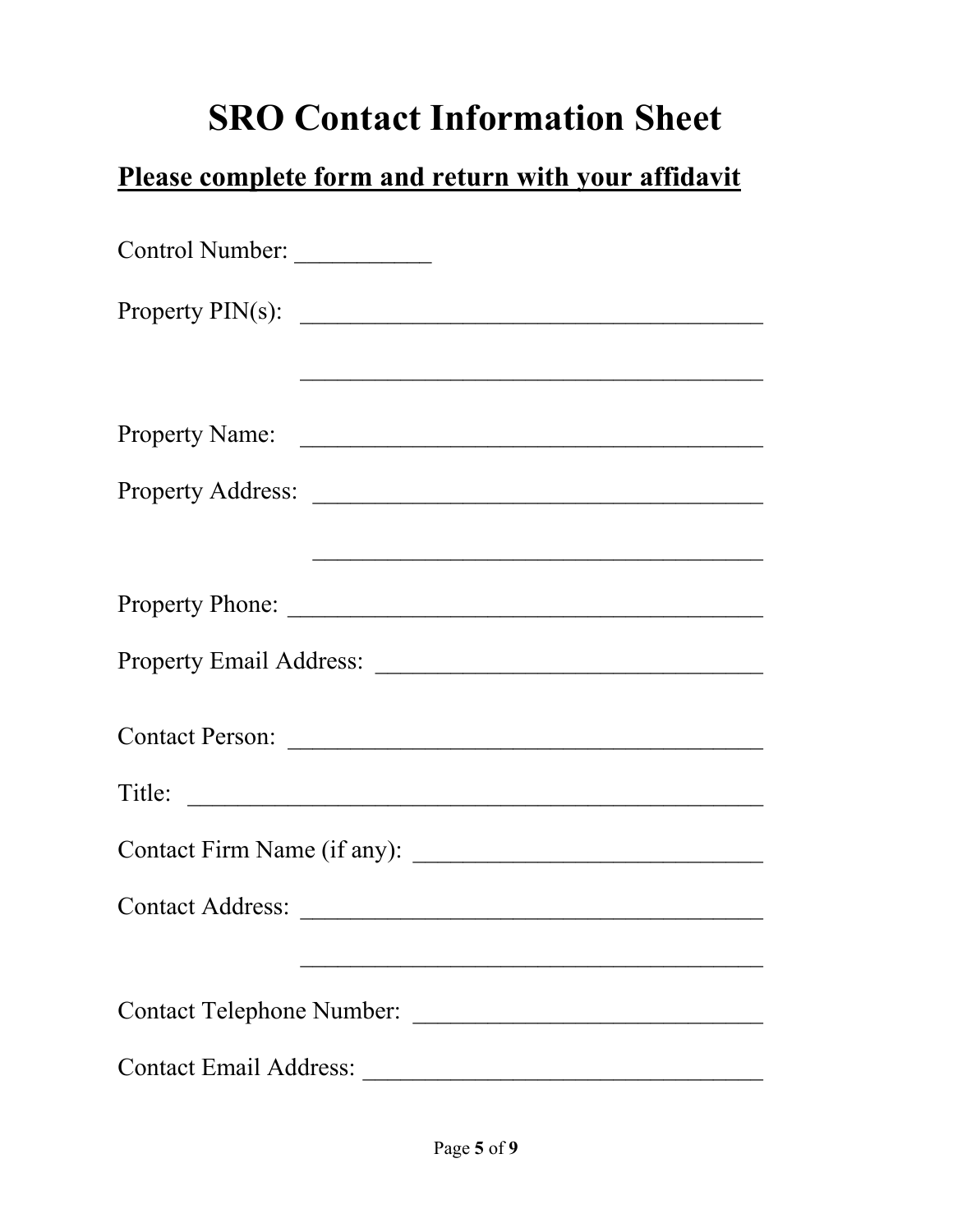### **CLASS 2-SRO OCCUPANCY AND RENT INFORMATION FORM GROSS RENTS INCLUDING SUBSIDIZES**

APPLICANT MONTH YEAR

| Unit # | No. of $\,$<br>Rooms | Use<br>$(LT,ST,$<br>E, O, V | Monthly<br>Rent | No. of Days<br>Occupied | Name of Occupant (if<br>Long-Term) |
|--------|----------------------|-----------------------------|-----------------|-------------------------|------------------------------------|
|        |                      |                             |                 |                         |                                    |
|        |                      |                             |                 |                         |                                    |
|        |                      |                             |                 |                         |                                    |
|        |                      |                             |                 |                         |                                    |
|        |                      |                             |                 |                         |                                    |
|        |                      |                             |                 |                         |                                    |
|        |                      |                             |                 |                         |                                    |
|        |                      |                             |                 |                         |                                    |
|        |                      |                             |                 |                         |                                    |
|        |                      |                             |                 |                         |                                    |
|        |                      |                             |                 |                         |                                    |
|        |                      |                             |                 |                         |                                    |
|        |                      |                             |                 |                         |                                    |
|        |                      |                             |                 |                         |                                    |
|        |                      |                             |                 |                         |                                    |
|        |                      |                             |                 |                         |                                    |
|        |                      |                             |                 |                         |                                    |
|        |                      |                             |                 |                         |                                    |
|        |                      |                             |                 |                         |                                    |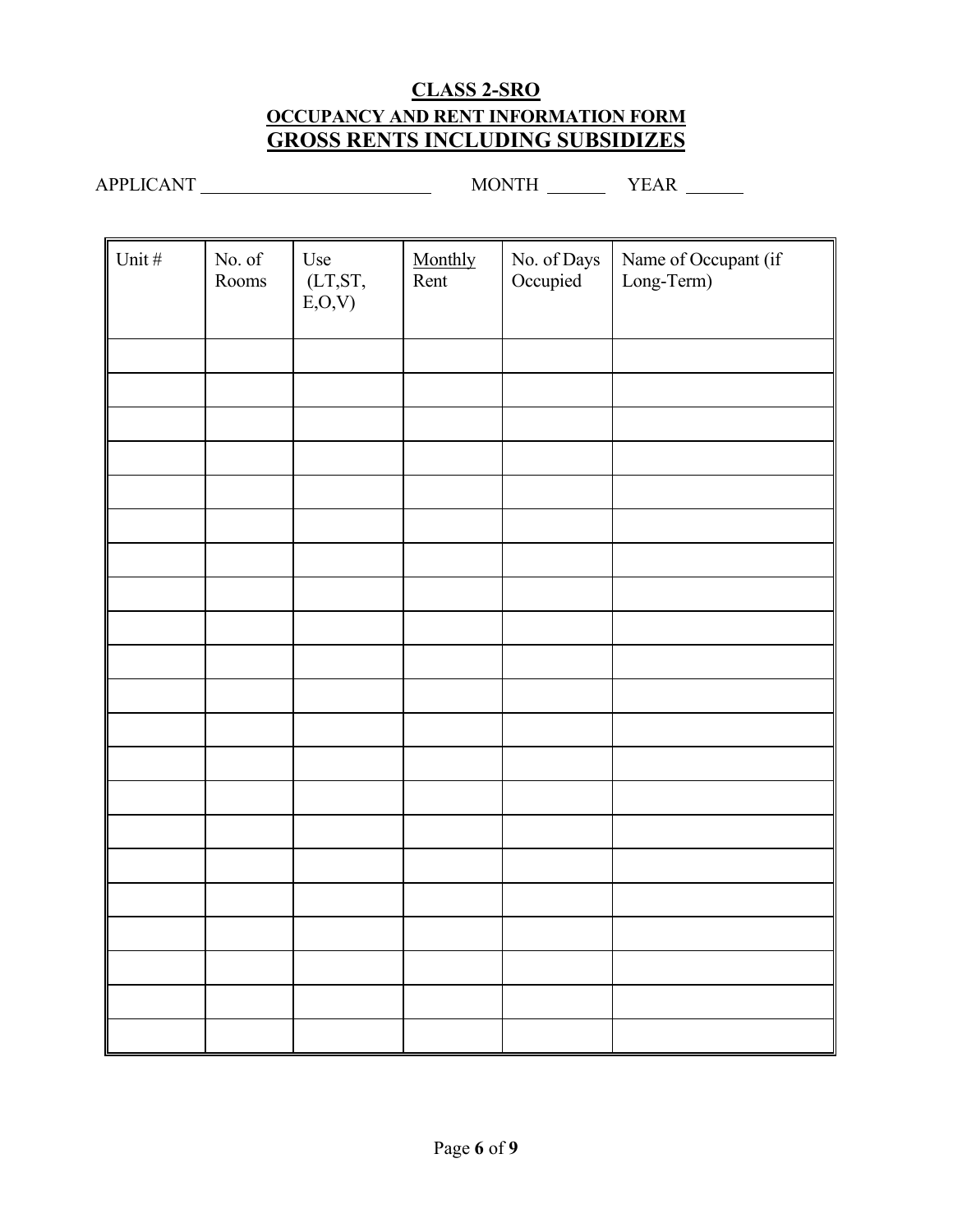# **2022 SRO Fair Market Rents (FMR)**

SRO Rent level requirements are:

### **\*\*\* ALL RENTS INCLUDE SUBSIDIZES**

- At least one-third of the SRO units are leased at no more than 80% of the current "Fair Market Rent Schedule for Existing Housing for single room occupancy units as set by the United States Department of Housing and Urban Development.
- The overall maximum average rent per unit for all SRO units in the building does not exceed 90% of the current HUD Rent Schedule for SROs.
- No SRO unit rent exceeds 100% of the current HUD Rent Schedule for SROs.

The allowable **GROSS RENTS** (**INCLUDING SUBSIDIZES**) for Class 2- SRO for 2022 and 2021 follow:

| % of FMR | 2022 | 2021 |
|----------|------|------|
| 100%     | 794  | 759  |
| 90%      | 715  | 683  |
| 80%      | 636  | 607  |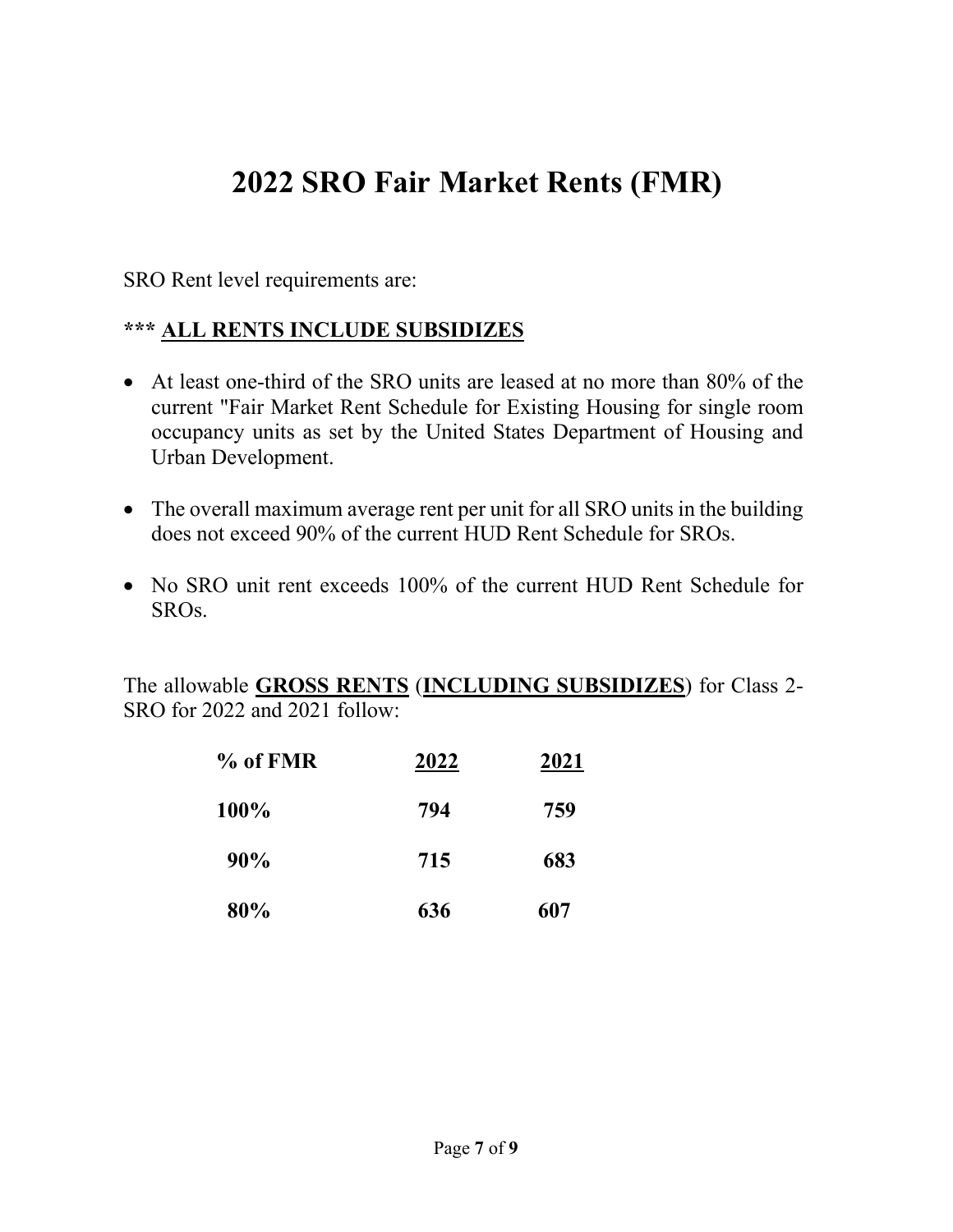#### **INSTRUCTIONS FOR COMPLETING THE CLASS 2-SRO OCCUPANCY AND RENT INFORMATION FORM**

You must complete the attached Occupancy and Rent Information Form for all units and all months for the twelve month period preceding application, up to and including the most recent month for which data is available.

We suggest that you first complete the form, for all units, with data which is the same throughout the twelve month period. Then copy the partially completed forms in sufficient quantity to cover the twelve months, completing each month's form with data which has changed from month to month, if any.

If the building has been recently converted, rehabbed or newly constructed and does not have a twelve month occupancy and rent history, supply the requested data for as many months as are available. Thereafter, monthly data must be submitted to the Assessor's Office each month until a twelve month history is completed.

#### **Explanation of Terms:**

| Column 3, "Use":                   | for each residential unit, list the use for each month. "Use" categories are:                                                                           |
|------------------------------------|---------------------------------------------------------------------------------------------------------------------------------------------------------|
| <b>Long-term (LT)</b> unit:        | occupancy by the same tenant for the entire month. The rent term may be -week-<br>to-week so long as occupancy was by the same tenant for entire month. |
| <b>Short-term (ST)</b> unit:       | occupancy, consecutively, by more than one tenant for the current month.                                                                                |
| <b>Employee</b> ( <b>E</b> ) unit: | residence for building staff.                                                                                                                           |
| Office $(O)$ unit:                 | residential unit used for building offices                                                                                                              |
| <b>Vacant</b> (V) unit:            | no occupancy for the current month.                                                                                                                     |

**Column 6, "Name of occupant, if Long-Term"**: if the unit's use for the current month is "Long-Term", that is, occupancy was by the same tenant for the entire month; supply the tenant's name in this space. Otherwise, leave this space blank.